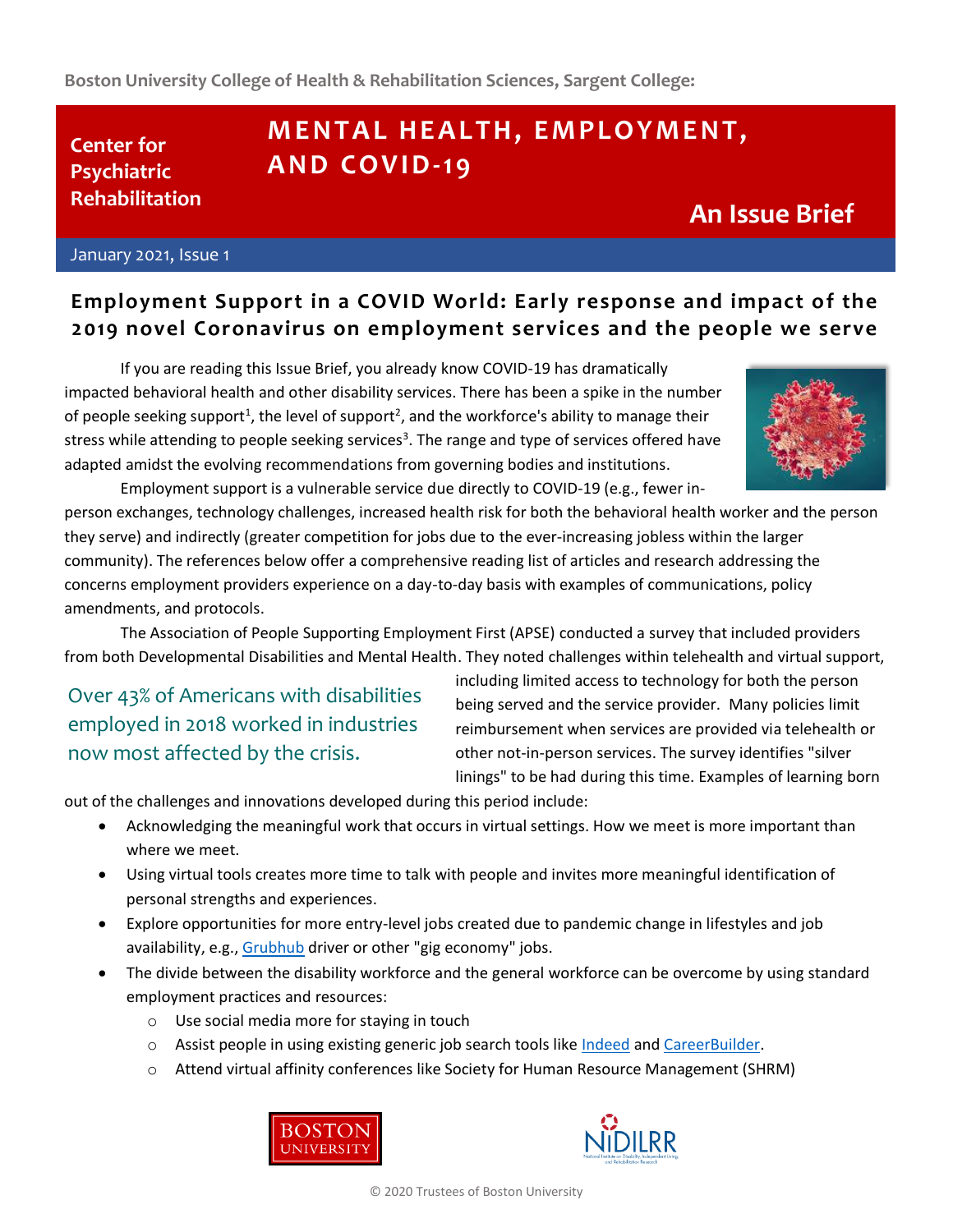### **Essential Information for Leadership and Policy Makers:**

- The EEO laws, including the ADA and Rehabilitation Act, continue to apply during the time of the COVID-19 pandemic. Still, they do not interfere with or prevent employers from following the CDC or state/local public health authorities' guidelines and suggestions about steps employers should take regarding COVID-19. Guidance from public health authorities is likely to change as the COVID-19 pandemic evolves. Therefore, employers and employment specialists benefit from staying informed about rapidly changing workplace safety. <https://www.eeoc.gov/wysk/what-you-should-know-about-covid-19-and-ada-rehabilitation-act-and-other-eeo-laws>
- While the future of work is an unknown variable at best, ensuring that the door to employment for the population of Americans with mental health conditions doesn't remain shut is our number one priority. Equipping business and industry to further advance inclusive workplace practices, to advantage a diverse workforce in a post-COVID environment, is essential. The economic impact experienced by Americans with disabilities is compounded by the economic disparities that existed before the current crisis. Greater flexibility must be exercised in implementing policies that support financial entitlements and benefits to the population of people with disabilities—ensuring critical incentives to re-employment and employment in the future. https://www.ilr.cornell.edu/work-andcoronavirus/public-policy/impact-workforce-and-people-disabilities
- Service recipients and staff will all benefit from COVID-19 mental health considerations. *ThriveNYC* provides a guide specific to workplace mental health. A summary of healthcare inequities and an easy to use a checklist for supporting mental wellness during the pandemic is included in the printable document. <https://thrivenyc.cityofnewyork.us/wp-content/uploads/2020/05/COVID-19-Workplace-Mental-Health-Guide-Employers.pdf>
- The impact of the COVID-19 pandemic on Individual Placement and Support (IPS) supported employment services teaches policymakers there is substantial evidence that new strategies and innovation implemented as a result of COVID-19 are recommended to keep in a post-COVID world. These include the use of remote technologies, online interviews, providing ongoing support remotely, and providing more frequent support remotely. Survey results were provided by 88 New York State implementation sites, focusing on adaptations and innovations reported during a Mental Health Technology Transfer Center Network (HHS Region 4: Southeast) sponsored webinar. <https://southeastmhttc.org/impact-of-covid-19-realities-on-ips-supported-employment-webinar/>

### **Emerging Policy Need: Equitable COVID-19 Vaccination Initiative**

*Everyone is excited about vaccinations being available for COVID-19. As a component of services offered via supported employment, many participants will need to decide if and when to get a vaccine. Preparing supported employment staff to address these questions with an agency-consistent definition will benefit all participants.* 

Ezekiel J. Emanuel, MD, PhD, and colleagues authored an editorial for the JAMA Network. They began by enumerating 3 relevant ethical values considered COVID-19 vaccine allocation:

- 1. Benefiting people and limiting harm is a universal value
- 2. Prioritizing disadvantaged populations is likewise fundamental
- 3. Equal concern precludes consideration of differences, such as gender, race, or religion, when doing so would not help prevent harm or prioritize disadvantaged groups.

HealthLeadsUSA, an innovation hub that seeks to unearth and address deep societal roots of racial inequity that impact our health system reports, "According to recent polls, only 58% of the U.S. population would get vaccinated as soon as COVID-19 vaccines become available. The vaccine distribution strategies proposed in the U.S. lack a clear focus on racial health equity and clear coordination among federal, state, tribal and other local levels. This moment in